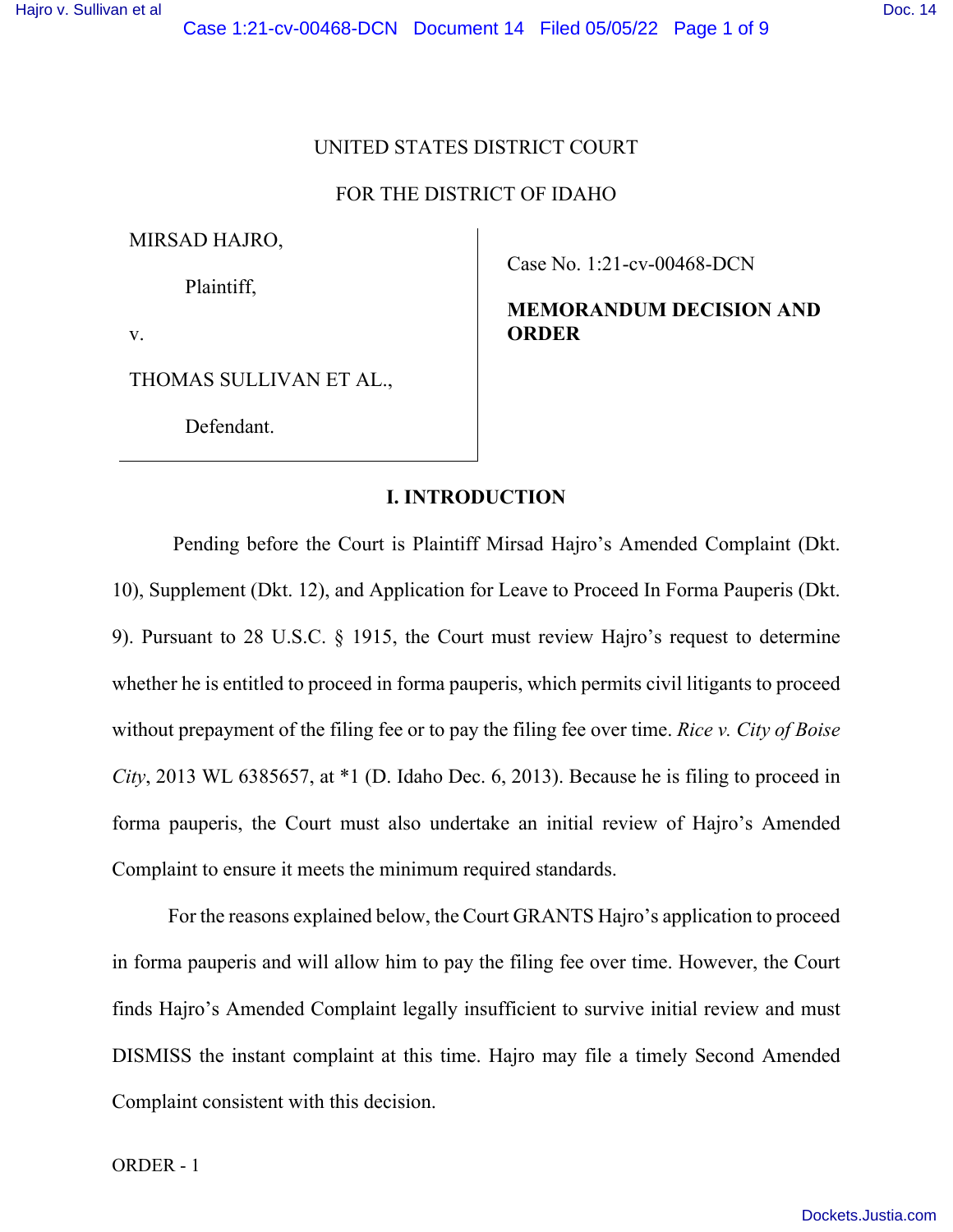### **II. APPLICATION TO PROCEED IN FORMA PAUPERIS**

"[A]ny court of the United States may authorize the commencement, prosecution or defense of any suit, action or proceeding, civil or criminal . . . without prepayment of fees or security therefor." 28 U.S.C.  $\S$  1915(a)(1). In order to qualify for in forma pauperis status, a plaintiff must submit an affidavit that includes a statement of all assets he possesses and indicates that he is unable to pay the fee required. The affidavit is sufficient if it states that the plaintiff, because of his poverty, cannot "pay or give security for the costs" and still be able to provide for himself and dependents "with necessities of life." *Adkins v. E.I. DuPont de Numours & Co.*, 335 U.S. 331, 339 (1948). The affidavit must "state the facts as to affiant's poverty with some particularity, definiteness and certainty." *United States v. McQuade*, 647 F.2d 938, 940 (9th Cir. 1981) (cleaned up).

The Court has examined Hajro's renewed application to proceed without prepaying fees or costs and finds it does not conclusively establish his indigence. Hajro's Application to Proceed In Forma Pauperis (Dkt. 9) is almost identical to his first application (Dkt. 1) and scant on details, leaving the Court to piecemeal Hajro's financial situation together from his limited answers. Hajro appears to have an income of roughly \$1320.00 per month—derived from a combination of employment, self-employment, and publicassistance. Dkt. 9, at 2. Additionally, while Hajro asserts that his expenditures are only \$1465.00 per month (thus indicating no significant surplus or deficit of income), he also states that he has significant debts owing to child support, approximately \$6900, whereas in his first application he owed \$4000. Dkt. 9, at 4–5. While Hajro does not appear to have much discretionary income, he has not sufficiently proven his indigence under 28 U.S.C.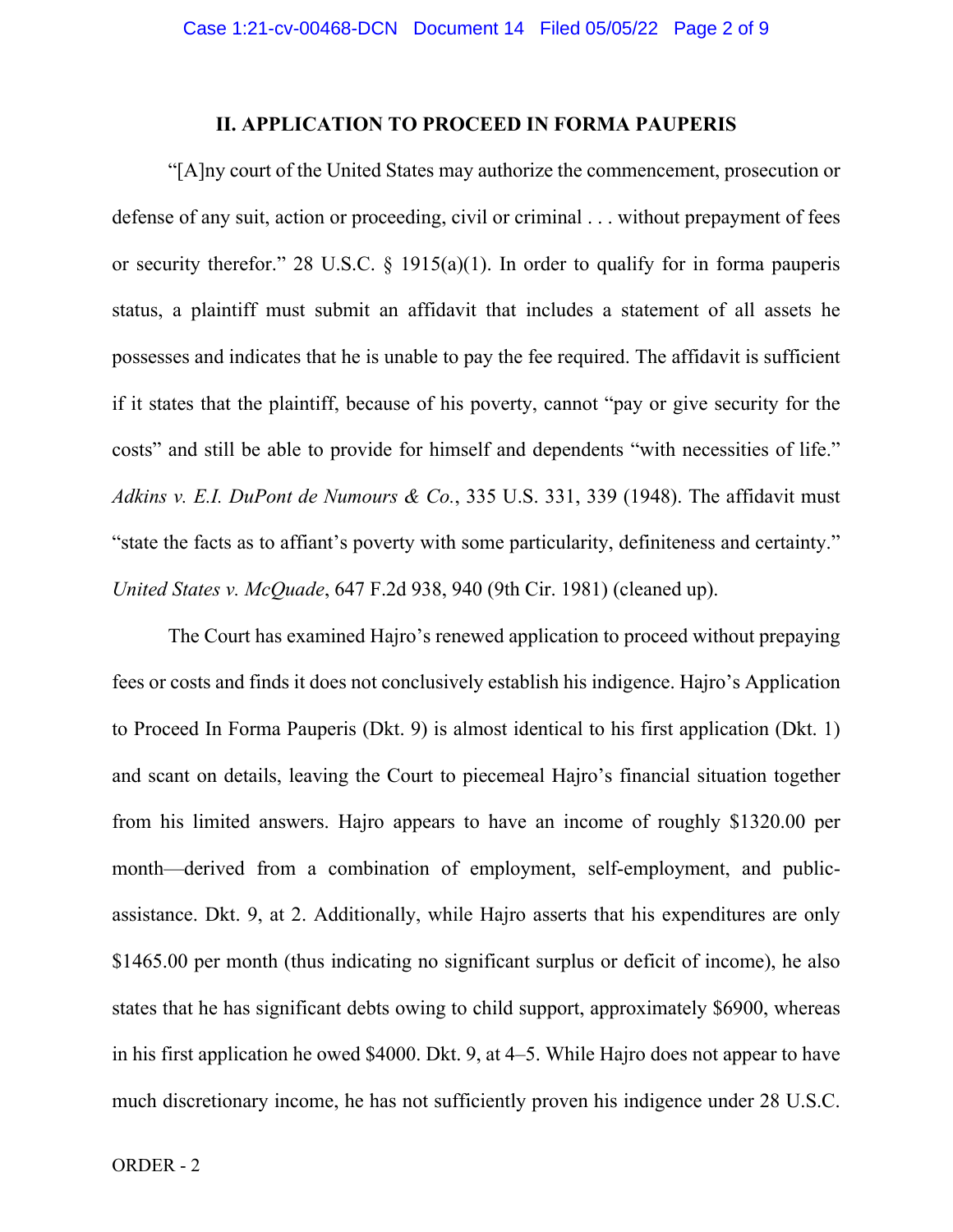#### Case 1:21-cv-00468-DCN Document 14 Filed 05/05/22 Page 3 of 9

§ 1915 because (1) his monthly deficit is not substantial and (2) he makes enough money to afford payment of a filing fee. Therefore, Hajro may not proceed without the payment of the requisite filing fees. As previously ordered, the Court will allow Hajro the opportunity to pay the fee over time to reduce the financial burden. Hajro will be required to pay the fee in \$50 monthly installments. Such a requirement balances Hajro's financial condition with the need for deterring plaintiffs from bringing frivolous lawsuits by having a stake in the litigation.

 As will be explained in the next section, however, the Court must dismiss this case due to Hajro's inadequate allegations. $<sup>1</sup>$ </sup>

## **III. SUFFICIENCY OF COMPLAINT**

The Court is required to screen complaints that are brought by litigants who seek in forma pauperis status. *See* 28 U.S.C. § 1915(e)(2). The Court must dismiss a plaintiff's complaint, or any portion thereof, if it: (1) is frivolous or malicious; (2) fails to state a claim upon which relief can be granted; or (3) seeks monetary relief from a defendant who is immune from such relief. *See* 28 U.S.C. § 1915(e)(2)(B)(i–iii). To state a claim upon which relief can be granted, a plaintiff's complaint must include facts sufficient to show a plausible claim for relief. *See Ashcroft v. Iqbal*, 556 U.S. 662, 677–78 (2009).

During this initial review, courts generally construe pro se pleadings liberally, giving pro se plaintiffs the benefit of any doubt. *See Resnick v. Hayes*, 213 F.3d 443, 447

<sup>&</sup>lt;sup>1</sup> The Court requested an amended complaint on February 8, 2022, in its Memorandum Decision and Order (Dkt. 5). To date, Hajro has filed an Amended Complaint (Dkt. 11) on April 19, 2022, and submitted a Supplement (Dkt. 12) on April 20, 2022.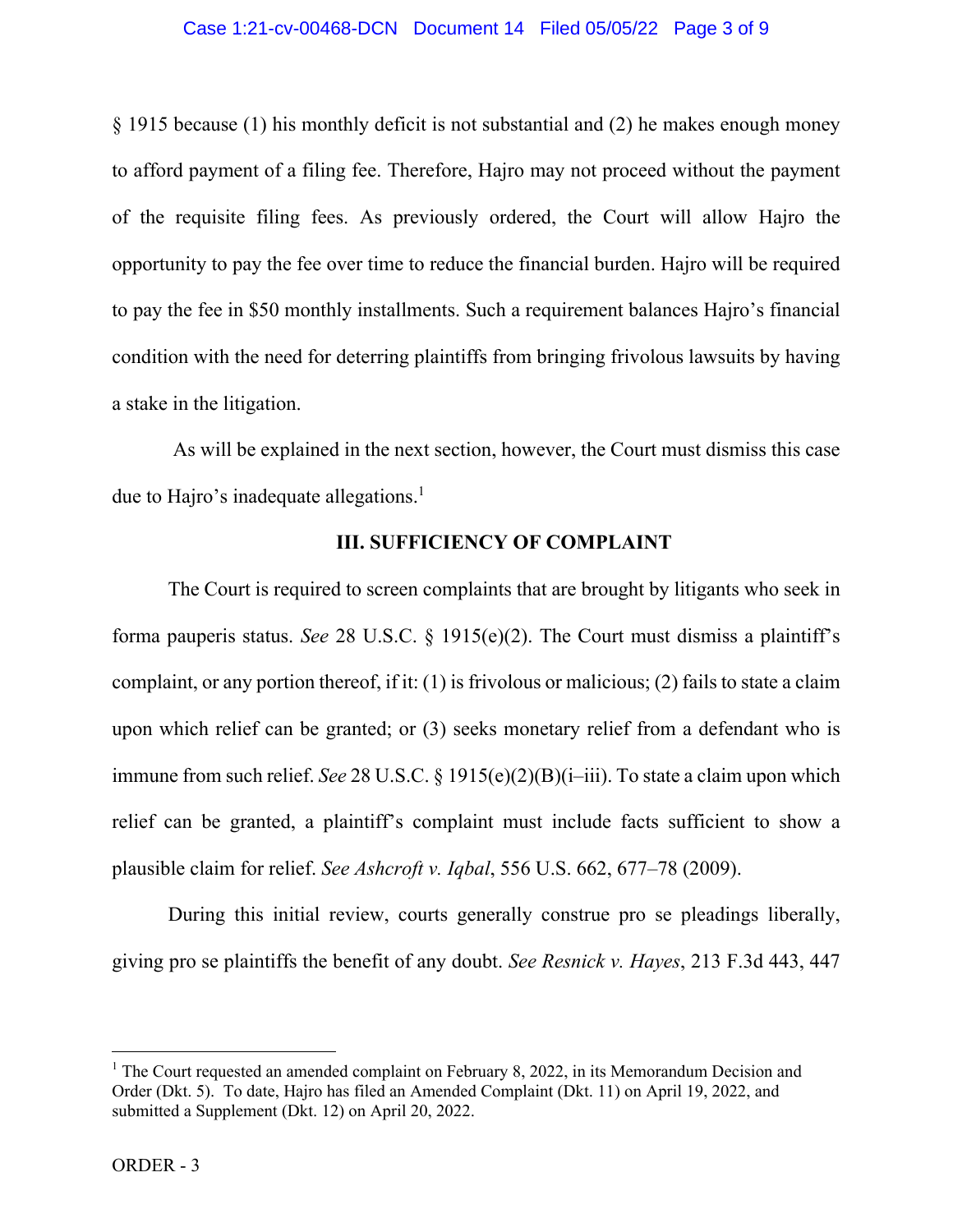#### Case 1:21-cv-00468-DCN Document 14 Filed 05/05/22 Page 4 of 9

(9th Cir. 2000). Even so, plaintiffs—whether represented or not—have the burden of articulating their claims clearly and alleging facts sufficient to support review of each claim. *Pena v. Gardner*, 976 F.2d 469, 471 (9th Cir. 1992). Additionally, if amending the complaint would remedy the deficiencies, plaintiffs should be notified and provided an opportunity to amend. *See Jackson v. Carey*, 353 F.3d 750, 758 (9th Cir. 2003).

This Court is a court of limited jurisdiction and as such can only hear cases and controversies that involve a federal question (28 U.S.C. § 1331) or satisfy federal diversity jurisdiction requirements (28 U.S.C. § 1332). The Court will have original jurisdiction "of all civil action arising under the Constitution, laws, or treaties of the United States." *Id*. Additionally, the Court will have supplemental jurisdiction "…over all other claims that are so related to claims in the action within such original jurisdiction that they form part of the same case or controversy  $\ldots$ ." 28 U.S.C. § 1367.

In this case, Hajro amended his complaint to levy various allegations against a total of nineteen defendants.<sup>2</sup> Hajro's complaint lacks any degree of specificity as to how those defendants were involved and merely listed a generic statement of a failure to perform their duties. Dkt. 12, at 3–6. Hajro lists alleged violations of the Fourth, Fifth, Sixth, Seventh, Ninth, Eleventh, Thirteenth, Fourteenth, and Sixteenth Amendments of the Constitution. Dkt. 10, at 3. He also alleges violations of Article 1 Section 9 Clause 8, Article 1 Section 10 Clause 1, and Article 6 paragraph 2 of the Constitution. *Id*.

Hajro also generically alleges that each of the nineteen named defendants, with the

 $2$  Hajro dropped his claims against Law/Alternatives/PLLC Law Firm in his Amended Complaint. He retained the other nine original defendants.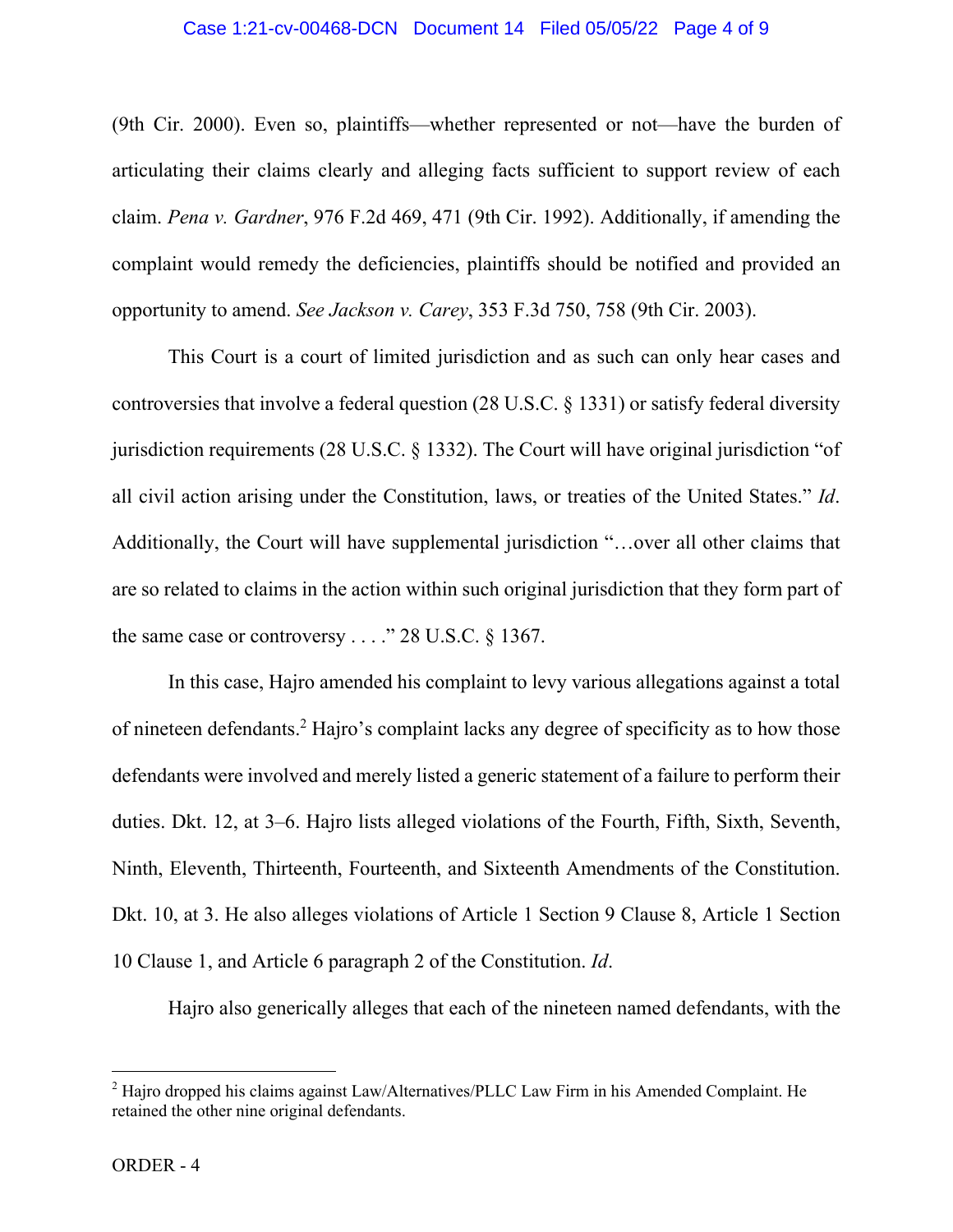exception of his former spouse Jennifer Hajro,

failed to perform their duty and set the illegal standard for the state, and did trespass, maliciously prosecute, maliciously harass, human trafficking, threaten, inflict intentional emotional distress to Affirmant subjecting Affirmant and his offspring to sever mental anguish and emotional distress and depriving Affirmant of his federally protected American with Disabilities Act (ADA) Title II rights and trespassing on his rights.

*Id*. at 8–11.

He does not provide any factual details about the alleged violations. *Id*. As for

Jennifer Hajro, he alleges that she did:

trespass, maliciously prosecute, maliciously harass, attempted murder, forced his offspring to participation in medical experiments threaten, coerce, inflict intentional emotional distress, human trafficking, committed domestic violence to Affirmant while in the presence of his minor offspring, abandonment minor offspring, began fraudulent litigation in attempts to extort Affirmant, intentionally and willfully inflict legal and emotional abuse subjecting Affirmant and his offspring to severe mental anguish and emotional distress.

*Id.* at 8. Similarly, Hajro provides no factual details about the alleged actions.

As to Risa Mortensen, Hajro alleges that defendant "did trespass Affirmant's and his offspring's rights when she mentally manipulated Affirmant's daughter and brought false testimonies destroying affectionate relation between them and trespassing his rights including the right to intimate association." *Id*. at 11. Hajro also alleges that "Risa got terminated by the court for her repeated verbal and written false testimonies." Again, Hajro does not provide any factual details about the alleged actions. *Id*. Further, Hajro requests damages in the amount of \$550 million from each defendant totaling \$10.45 billion, which is unreasonably high.

At face value, Hajro's Amended Complaint contains issues arising from alleged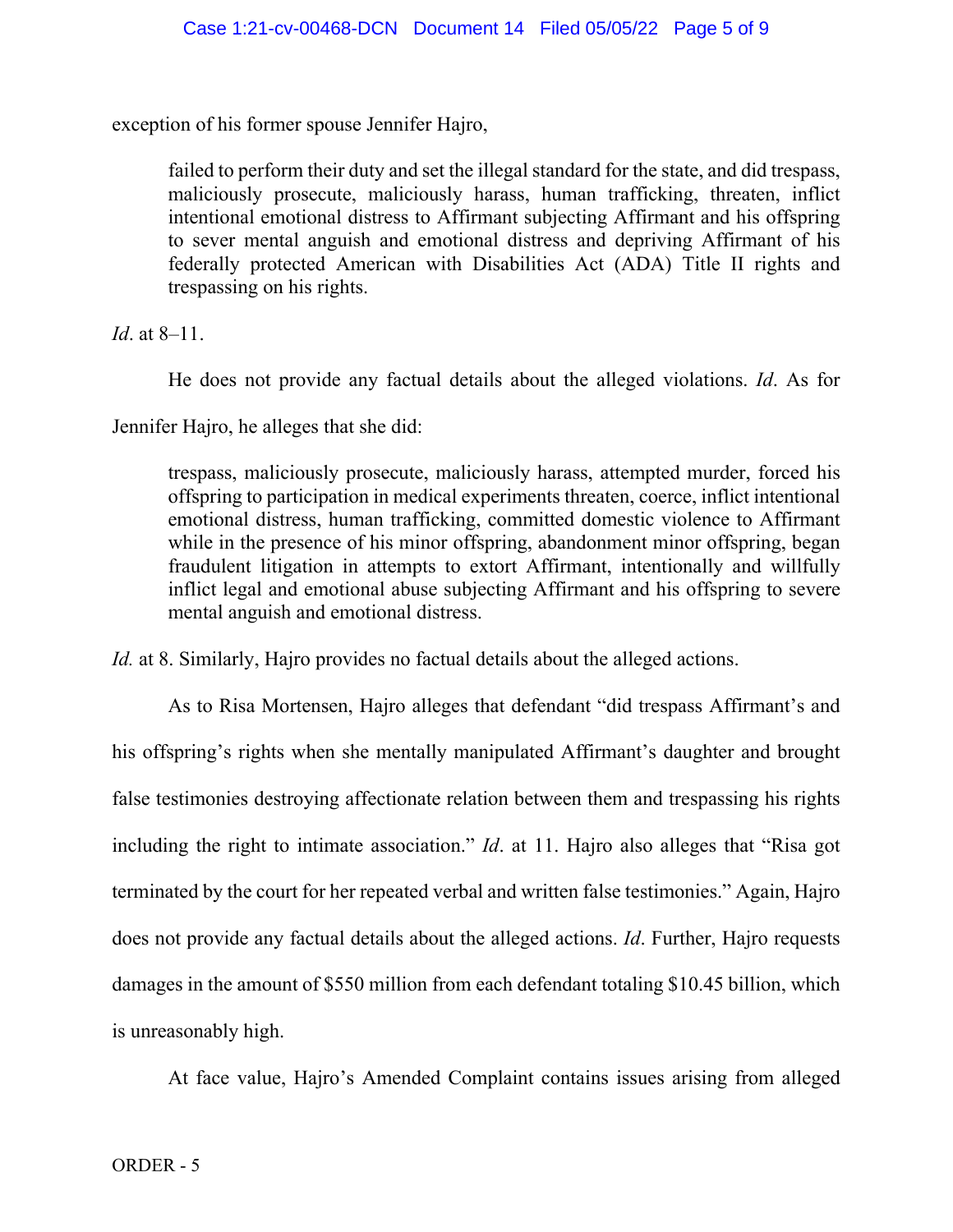violations of 42 U.S.C. § 1983 which sets forth civil liability for anyone who—acting under the color of state or federal law—deprives a person of their constitutional rights. While certain persons will be liable for their actions under  $\S$  1983, the statute makes clear there is an exception: "except that in any action brought against a judicial officer for an act or omission taken in such officer's judicial capacity*, injunctive relief shall not be granted* unless a declaratory decree was violated or declaratory relief was unavailable." 42 U.S.C. § 1983 (emphasis added). This notion holds true because judges have long been accorded absolute immunity from actions for damages for their judicial acts. *See Wyatt v. Cole*, 112 S. Ct. 1827 (1992). Further, the common law recognizes several absolute immunities from suit under § 1983. Among these recognized immunities, state court judges have absolute immunity from suit for damages arising from their judicial acts unless they act in a complete absence of jurisdiction. *See Mireles v. Waco*, 112 S. Ct. 286 (1991). Richard Bevan, Thomas Sullivan, Davis Vandervelde, and George Southworth all likely have absolute immunity from suit for damages arising from their judicial acts.

Hajro's Amended Complaint also contains issues arising from alleged violations of Title II of the ADA, which is applicable to public services and requires public entities to take steps towards making existing services equally accessible to people with communication disabilities, but only insofar as doing so does not pose an undue burden or require a fundamental alteration of their programs. Americans with Disabilities Act of 1990, § 2 et seq., 42 U.S.C.A. § 12101 et seq; *see Payan v. Los Angeles Cmty. Coll. Dist.*, 11 F.4th 729, 737 (9th Cir. 2021). Hajro's claims do not specify how Title II of the ADA applies to the facts alleged.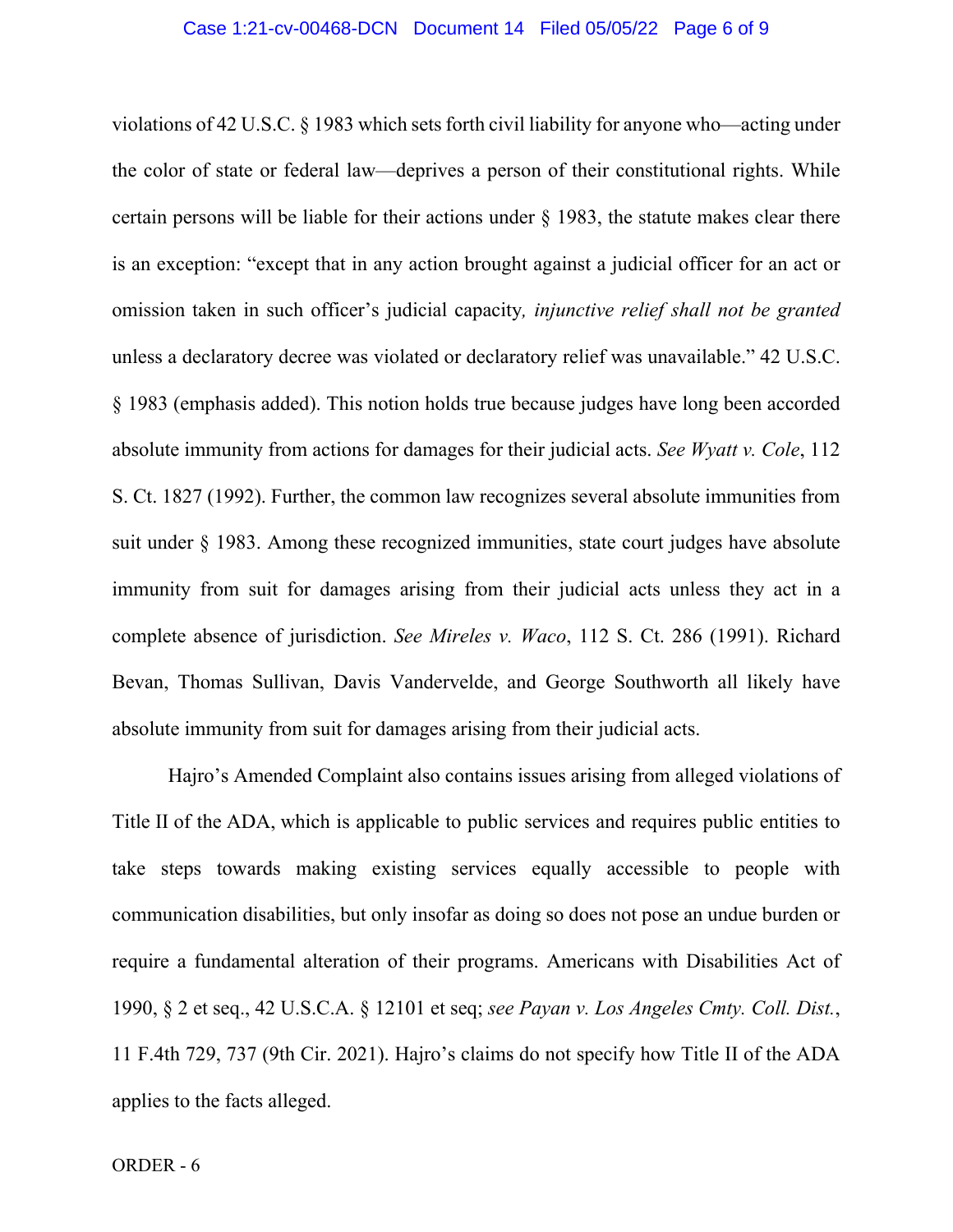#### Case 1:21-cv-00468-DCN Document 14 Filed 05/05/22 Page 7 of 9

All of Hajro's claims lack specificity and any indication of what legal theory he is relying on against any specific defendant. It is, frankly, difficult to parse out what exactly is at issue in this case. The Court cannot allow a lawsuit to proceed until Hajro can allege actual, specific facts against named individuals or entities and identify what law or statue was violated and why he is entitled to relief.

Hajro must provide specific facts that are sufficient to show a plausible claim for relief. Here, Hajro provides conclusory statements about what he perceives are violations of his rights. As the Amended Complaint stands now there is a lack of factual details, and his Amended Complaint must be dismissed.

If amending a complaint would remedy its deficiencies, then courts should provide plaintiffs an opportunity to do so. *See Jackson v. Carey*, 353 F.3d 750, 758 (9th Cir. 2003). Here, because Hajro *may* be able to state a claim upon which relief can be granted, the Court will allow him an opportunity to further amend to remedy the following deficiencies.

First, Hajro must state a specific plausible legal claim and the theory upon which that claim rests. Second, Hajro must detail the entire factual background giving rise to his claim. Allegations unsupported by fact will not be accepted. Finally, due to the lack of facts in Hajro's Amended Complaint, the Court is also unsure whether it has jurisdiction over this dispute in the first place. Federal courts are courts of limited jurisdiction. Hajro must explain how this court has jurisdiction to hear this specific claim.

## **IV. CONCLUSION**

While Hajro does not have excessive discretionary income, he does have sufficient funds to pay the required filing fee over time for a federal lawsuit. Additionally, the Court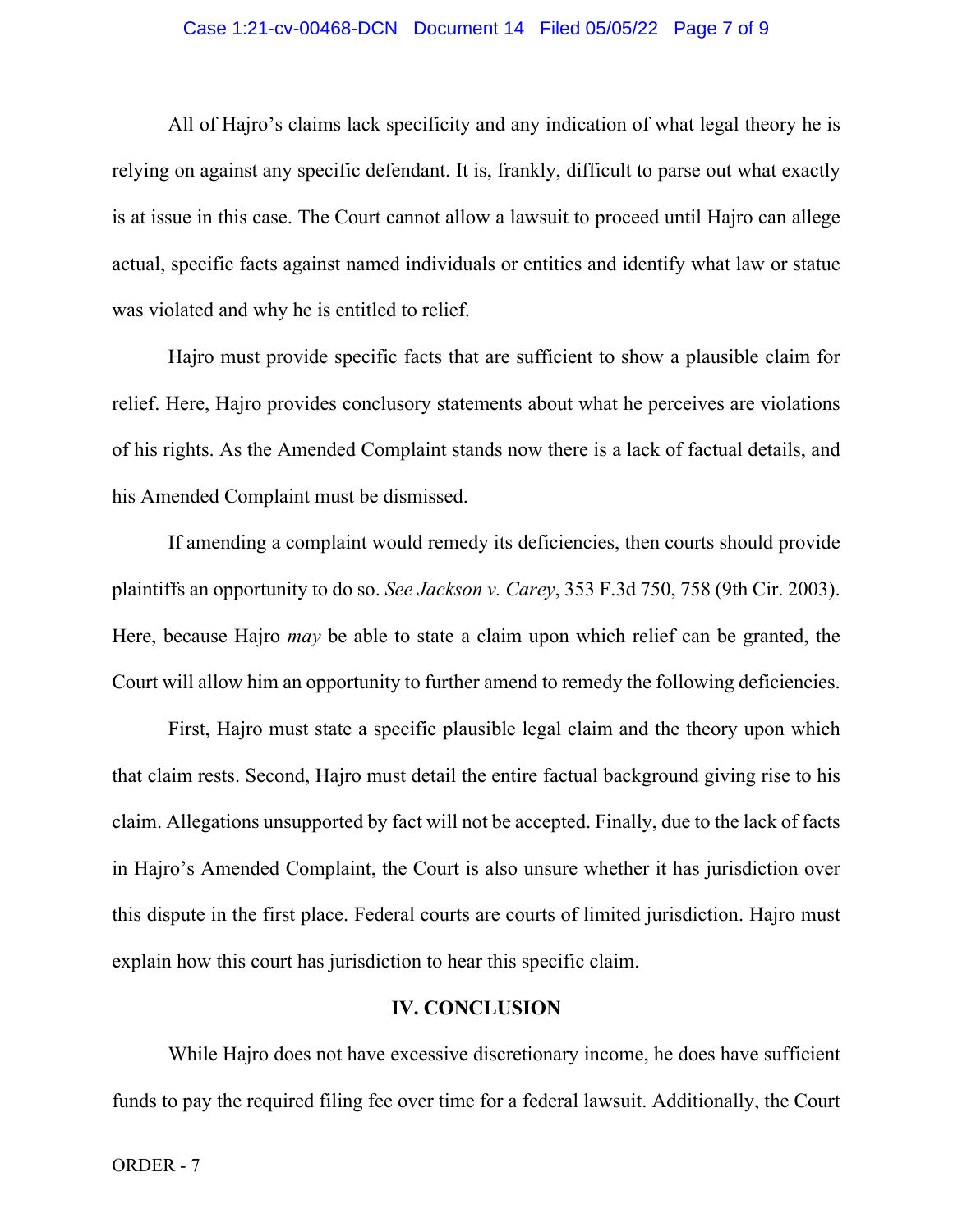#### Case 1:21-cv-00468-DCN Document 14 Filed 05/05/22 Page 8 of 9

finds that Hajro has not sufficiently established that this Court has jurisdiction over the claims he wishes to bring. In like manner, the Court determines that Hajro has not supported his claims with pertinent facts and that his claims against four defendants are almost certainly barred because Chief Justice Bevan, Judge Sullivan, Judge Vandervelde, and Judge Southworth enjoy absolute immunity from suit. In sum, Hajro may not proceed without amending his Complaint again, if he so chooses.

#### **V. ORDER**

- 1. Hajro's Application for Leave to Proceed in District Court without prepaying fees or costs (Dkt. 9) is GRANTED. Hajro need not prepay the fee in *full*; however, he must pay \$50.00 per month to the Clerk of Court, on or before the last day of each month, until the filing fee is paid in full. Failure, at any time, to comply with this payment schedule will result in dismissal of this case without further notice. Hajro shall not be required to begin payments until his Complaint survives the Court's initial review.
- 2. Hajro's Amended Complaint (Dkt. 10) and Supplement (Dkt. 11) are DISMISSED WITHOUT PREJUDICE. Hajro's Complaint is deficient as he has not provided any supporting facts to his claims or established this Court's jurisdiction in the matter. The Court grants Hajro leave to file a Second Amended Complaint in substantial compliance with the Court's analysis above. Hajro must file his Second Amended Complaint within thirty (30) days of the issuance of this Order.